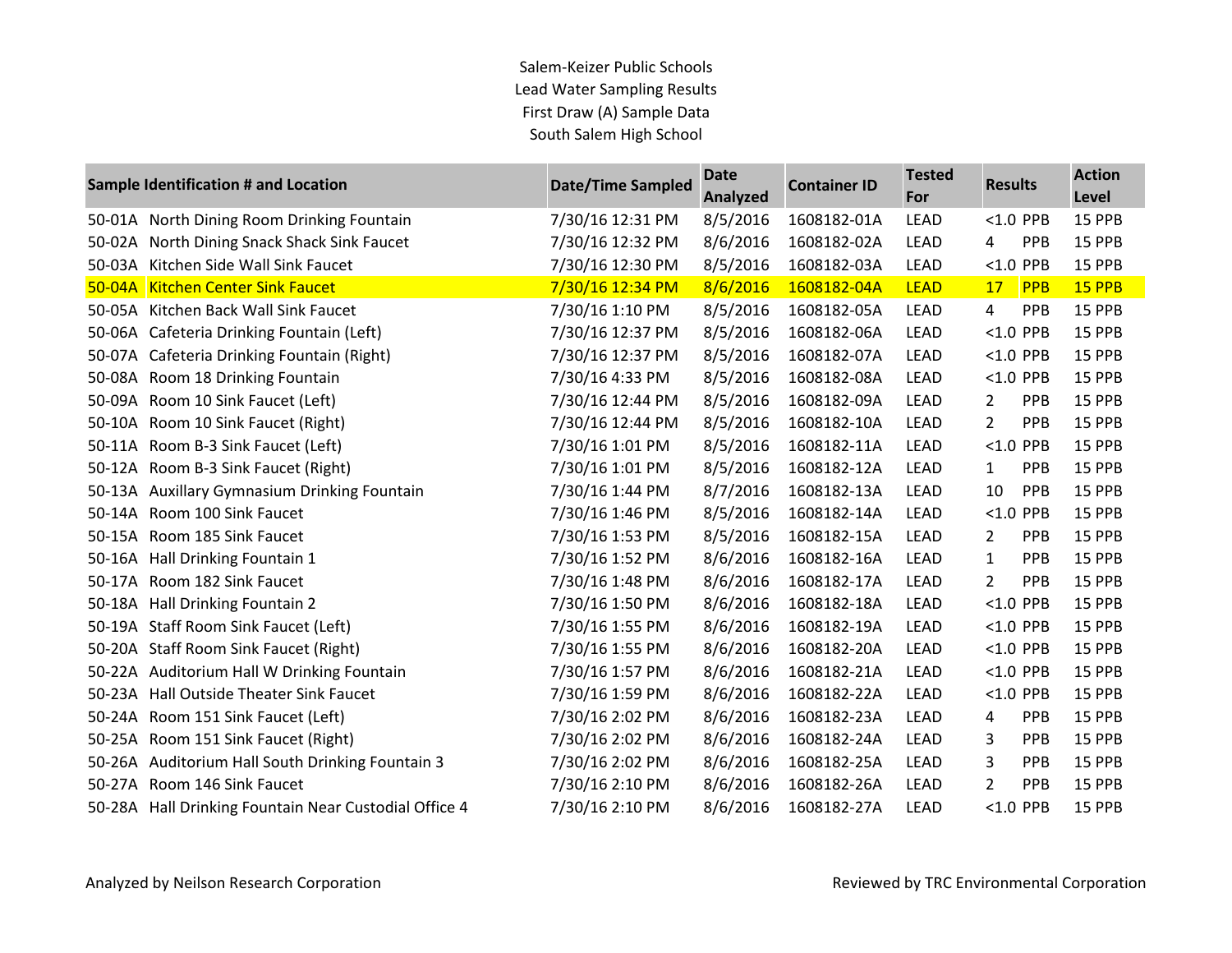|        | <b>Sample Identification # and Location</b>         | <b>Date/Time Sampled</b> | <b>Date</b><br><b>Analyzed</b> | <b>Container ID</b> | <b>Tested</b><br>For | <b>Results</b> |             | <b>Action</b><br>Level |
|--------|-----------------------------------------------------|--------------------------|--------------------------------|---------------------|----------------------|----------------|-------------|------------------------|
|        | 50-29A Custodial Office Sink Faucet                 | 7/30/16 2:13 PM          | 8/6/2016                       | 1608182-28A         | <b>LEAD</b>          | 4              | PPB         | 15 PPB                 |
|        | 50-30A Main Office by Conference Room Sink Faucet   | 7/30/16 2:21 PM          | 8/6/2016                       | 1608182-29A         | <b>LEAD</b>          |                | $< 1.0$ PPB | <b>15 PPB</b>          |
| 50-31A | <b>Student Store Sink Faucet</b>                    | 7/30/16 2:23 PM          | 8/6/2016                       | 1608182-30A         | <b>LEAD</b>          |                | $< 1.0$ PPB | 15 PPB                 |
| 50-32A | Hall by Student Store Drinking Fountain 5           | 7/30/16 2:26 PM          | 8/6/2016                       | 1608182-31A         | <b>LEAD</b>          |                | $< 1.0$ PPB | 15 PPB                 |
|        | 50-33A Hall South Drinking Fountain 6               | 7/30/16 2:30 PM          | 8/6/2016                       | 1608182-32A         | <b>LEAD</b>          |                | $< 1.0$ PPB | 15 PPB                 |
| 50-34A | Room 111 Sink Faucet                                | 7/30/16 2:31 PM          | 8/6/2016                       | 1608182-33A         | <b>LEAD</b>          | 6              | PPB         | 15 PPB                 |
| 50-35A | Room 111 Drinking Fountain                          | 7/30/16 2:31 PM          | 8/6/2016                       | 1608182-34A         | LEAD                 | 14             | PPB         | 15 PPB                 |
|        | 50-36A Room 111/112 Work Room Sink Faucet           | 7/30/16 2:32 PM          | 8/6/2016                       | 1608182-35A         | <b>LEAD</b>          |                | $< 1.0$ PPB | 15 PPB                 |
|        | 50-37A Room 112 Sink Faucet                         | 7/30/16 2:34 PM          | 8/6/2016                       | 1608182-36A         | <b>LEAD</b>          | 5              | <b>PPB</b>  | 15 PPB                 |
| 50-38A | Room 128 Sink Faucet 1                              | 7/30/16 2:37 PM          | 8/6/2016                       | 1608182-37A         | <b>LEAD</b>          | 3              | PPB         | 15 PPB                 |
| 50-39A | Room 128 Sink Faucet 2                              | 7/30/16 2:38 PM          | 8/6/2016                       | 1608182-38A         | <b>LEAD</b>          | $\mathbf{1}$   | PPB         | 15 PPB                 |
|        | 50-40A Room 128 Sink Faucet 3                       | 7/30/16 2:39 PM          | 8/6/2016                       | 1608182-39A         | <b>LEAD</b>          | 2              | PPB         | 15 PPB                 |
| 50-41A | Room 128 Sink Faucet 4                              | 7/30/16 2:39 PM          | 8/6/2016                       | 1608182-40A         | <b>LEAD</b>          | 3              | PPB         | 15 PPB                 |
|        | 50-42A Room 128 Sink Faucet 5                       | 7/30/16 2:40 PM          | 8/6/2016                       | 1608182-41A         | LEAD                 | 4              | PPB         | 15 PPB                 |
|        | 50-43A Room 128 Sink Faucet 6                       | 7/30/16 2:40 PM          | 8/6/2016                       | 1608182-42A         | <b>LEAD</b>          | 5              | PPB         | 15 PPB                 |
| 50-44A | Room 128 Sink Faucet 7                              | 7/30/16 2:41 PM          | 8/6/2016                       | 1608182-43A         | <b>LEAD</b>          |                | $< 1.0$ PPB | 15 PPB                 |
|        | 50-45A Hall South Near Room 113 Drinking Fountain 7 | 7/30/16 2:51 PM          | 8/6/2016                       | 1608182-44A         | <b>LEAD</b>          | $\mathbf{1}$   | PPB         | 15 PPB                 |
|        | 50-46A Girl's Locker Room Drinking Fountain (Left)  | 7/30/16 2:53 PM          | 8/6/2016                       | 1608182-45A         | <b>LEAD</b>          | 4              | PPB         | 15 PPB                 |
|        | 50-47A Girl's Locker Room Drinking Fountain (Right) | 7/30/16 2:54 PM          | 8/6/2016                       | 1608182-46A         | <b>LEAD</b>          | 25             | PPB         | 15 PPB                 |
|        | 50-48A Gymnasium Southwest Side Drinking Fountain   | 7/30/16 2:58 PM          | 8/6/2016                       | 1608182-47A         | <b>LEAD</b>          |                | $< 1.0$ PPB | 15 PPB                 |
|        | 50-49A Gymnasium Southeast Corner Drinking Fountain | 7/30/16 3:02 PM          | 8/6/2016                       | 1608182-48A         | LEAD                 |                | $< 1.0$ PPB | 15 PPB                 |
| 50-50A | <b>Gymnasium Hall Drinking Fountain</b>             | 7/30/16 2:58 PM          | 8/6/2016                       | 1608182-49A         | <b>LEAD</b>          |                | $< 1.0$ PPB | 15 PPB                 |
| 50-51A | Boy's Locker Room Drinking Fountain (Left)          | 7/30/16 3:06 PM          | 8/6/2016                       | 1608182-50A         | <b>LEAD</b>          |                | $< 1.0$ PPB | 15 PPB                 |
| 50-52A | Boy's Locker Room Drinking Fountain (Right)         | 7/30/16 3:07 PM          | 8/6/2016                       | 1608182-51A         | <b>LEAD</b>          |                | $< 1.0$ PPB | 15 PPB                 |
| 50-53A | Boy's Locker Room Back Wall Drinking Fountain       | 7/30/16 3:11 PM          | 8/6/2016                       | 1608182-52A         | <b>LEAD</b>          |                | $< 1.0$ PPB | 15 PPB                 |
|        | 50-54A Team Locker Room Drinking Fountain (Left)    | 7/30/16 3:06 PM          | 8/6/2016                       | 1608182-53A         | LEAD                 | 6              | PPB         | 15 PPB                 |
|        | 50-55A Team Locker Room Drinking Fountain (Right)   | 7/30/16 3:06 PM          | 8/6/2016                       | 1608182-54A         | <b>LEAD</b>          |                | $< 1.0$ PPB | 15 PPB                 |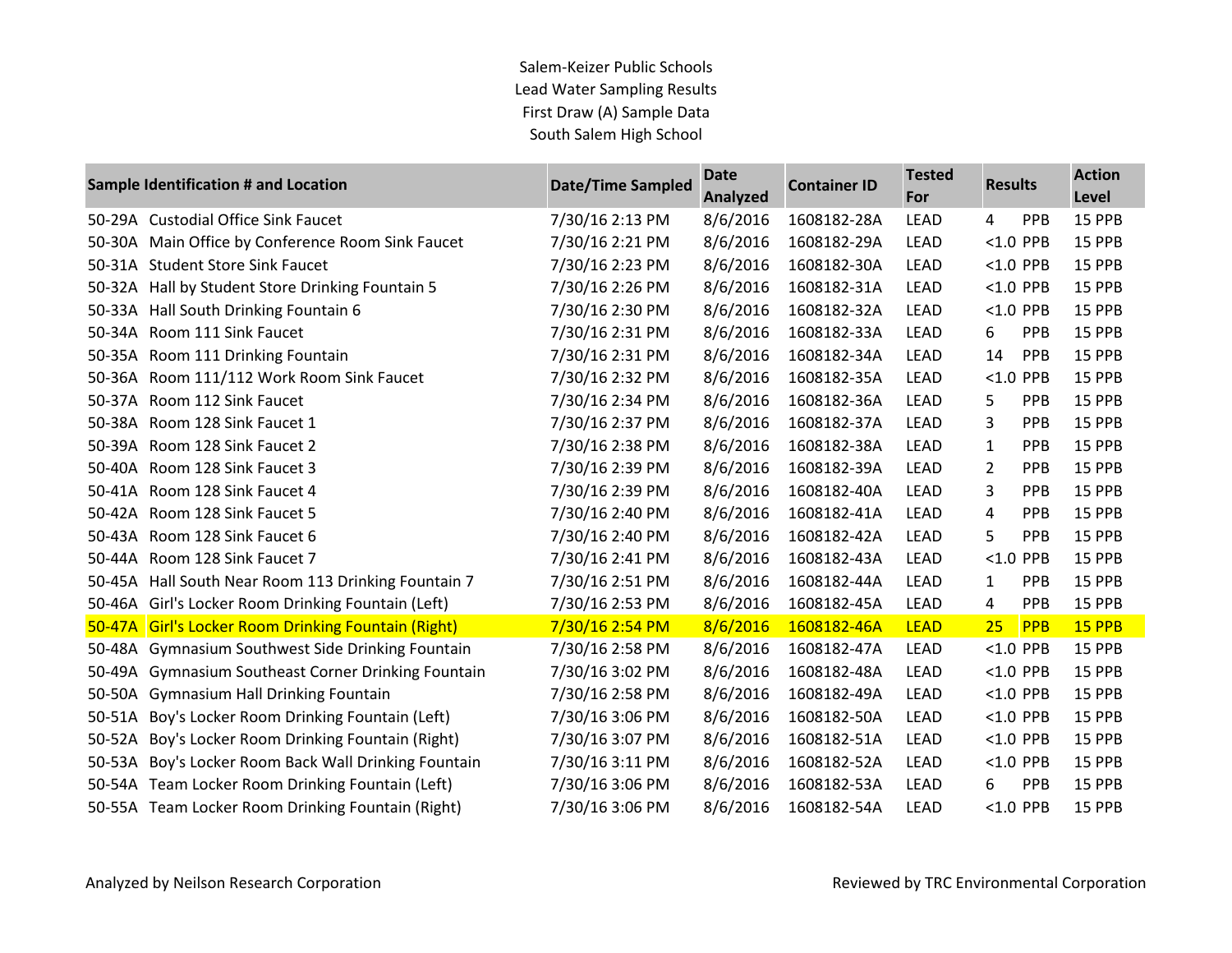| Sample Identification # and Location |                                                      | <b>Date/Time Sampled</b> | <b>Date</b><br>Analyzed | <b>Container ID</b> | <b>Tested</b><br>For | <b>Results</b> |             | <b>Action</b> |
|--------------------------------------|------------------------------------------------------|--------------------------|-------------------------|---------------------|----------------------|----------------|-------------|---------------|
|                                      |                                                      |                          |                         |                     |                      |                |             | Level         |
|                                      | 50-56A Team Locker Room Drinking Fountain Back       | 7/30/16 3:11 PM          | 8/6/2016                | 1608182-55A         | <b>LEAD</b>          | 2              | <b>PPB</b>  | 15 PPB        |
| 50-57A                               | <b>Training Room Sink Faucet</b>                     | 7/30/16 3:15 PM          | 8/6/2016                | 1608182-56A         | <b>LEAD</b>          |                | $< 1.0$ PPB | 15 PPB        |
| 50-58A                               | 2nd Floor Hall Drinking Fountain 8                   | 7/30/16 3:33 PM          | 8/6/2016                | 1608182-57A         | <b>LEAD</b>          |                | $< 1.0$ PPB | 15 PPB        |
| 50-59A                               | West Balcony Gymnasium Drinking Fountain             | 7/30/16 3:32 PM          | 8/6/2016                | 1608182-58A         | <b>LEAD</b>          |                | $< 1.0$ PPB | 15 PPB        |
| 50-60A                               | Hall Drinking Fountain 9                             | 7/30/16 3:35 PM          | 8/6/2016                | 1608182-59A         | <b>LEAD</b>          |                | $< 1.0$ PPB | 15 PPB        |
| 50-61A                               | 2nd Floor Hall Southwest Corner Drinking Fountain 10 | 7/30/16 3:42 PM          | 8/6/2016                | 1608182-60A         | LEAD                 | 9              | <b>PPB</b>  | 15 PPB        |
| 50-62A                               | 2nd Floor Hall East Drinking Fountain 11             | 7/30/16 3:39 PM          | 8/6/2016                | 1608182-61A         | <b>LEAD</b>          |                | $< 1.0$ PPB | 15 PPB        |
| 50-63A                               | Room 234 Sink Faucet                                 | 7/30/16 3:40 PM          | 8/6/2016                | 1608182-62A         | <b>LEAD</b>          | 9              | <b>PPB</b>  | 15 PPB        |
| 50-64A                               | Hall Northeast Drinking Fountain 12                  | 7/30/16 3:43 PM          | 8/6/2016                | 1608182-63A         | <b>LEAD</b>          |                | $< 1.0$ PPB | 15 PPB        |
| 50-65A                               | Room 239 Sink Faucet                                 | 7/30/16 3:47 PM          | 8/6/2016                | 1608182-64A         | <b>LEAD</b>          | 13             | <b>PPB</b>  | 15 PPB        |
| 50-66A                               | Room 251 Sink Faucet                                 | 7/30/16 3:47 PM          | 8/6/2016                | 1608182-65A         | <b>LEAD</b>          | 3              | <b>PPB</b>  | 15 PPB        |
| 50-67A                               | Room 250 Sink Faucet                                 | 7/30/16 3:49 PM          | 8/6/2016                | 1608182-66A         | LEAD                 | 10             | <b>PPB</b>  | 15 PPB        |
| 50-68A                               | Room 240 Sink Faucet                                 | 7/30/16 3:49 PM          | 8/6/2016                | 1608182-67A         | <b>LEAD</b>          | 5.             | <b>PPB</b>  | 15 PPB        |
| 50-69A                               | Room 241 Sink Faucet                                 | 7/30/16 3:52 PM          | 8/6/2016                | 1608182-68A         | <b>LEAD</b>          | 4              | <b>PPB</b>  | 15 PPB        |
| 50-70A                               | Room 242 Sink Faucet                                 | 7/30/16 3:54 PM          | 8/6/2016                | 1608182-69A         | <b>LEAD</b>          | 14             | <b>PPB</b>  | 15 PPB        |
| 50-71A                               | Room 243 Sink Faucet                                 | 7/30/16 3:55 PM          | 8/6/2016                | 1608182-70A         | <b>LEAD</b>          | 6              | <b>PPB</b>  | 15 PPB        |
|                                      | 50-72A Room 244 Sink Faucet                          | 7/30/16 3:58 PM          | 8/6/2016                | 1608182-71A         | <b>LEAD</b>          |                | $< 1.0$ PPB | 15 PPB        |
| 50-73A                               | 2nd Hall Drinking Fountain 13                        | 7/30/16 4:00 PM          | 8/6/2016                | 1608182-72A         | <b>LEAD</b>          | 5              | <b>PPB</b>  | 15 PPB        |
| 50-74A                               | 2nd Floor Hall Drinking Fountain 14                  | 7/30/16 4:03 PM          | 8/6/2016                | 1608182-73A         | <b>LEAD</b>          | 5              | PPB         | 15 PPB        |
| 50-75A                               | 2nd Floor Hall Drinking Fountain 15                  | 7/30/16 4:03 PM          | 8/6/2016                | 1608182-74A         | <b>LEAD</b>          |                | $< 1.0$ PPB | 15 PPB        |
| 50-76A                               | 2nd Floor Hall Near Room 244 Drinking Fountain 16    | 7/30/16 3:57 PM          | 8/6/2016                | 1608182-75A         | LEAD                 | 4              | <b>PPB</b>  | 15 PPB        |
|                                      | 50-77A Concession Stand Sink Faucet                  | 7/30/16 4:20 PM          | 8/6/2016                | 1608182-76A         | <b>LEAD</b>          | 6              | <b>PPB</b>  | 15 PPB        |
|                                      | 50-78A Room B-3 Drinking Fountain                    | 7/30/16 1:09 PM          | 8/6/2016                | 1608182-77A         | <b>LEAD</b>          | 2              | <b>PPB</b>  | 15 PPB        |

EPA Action Level for Lead in Schools is 20 PPB

**SKPS Action Level for Lead is 15 PPB** 

**Highlighted samples are at or exceed the Salem-Keizer Public Schools (SKPS) Action Level**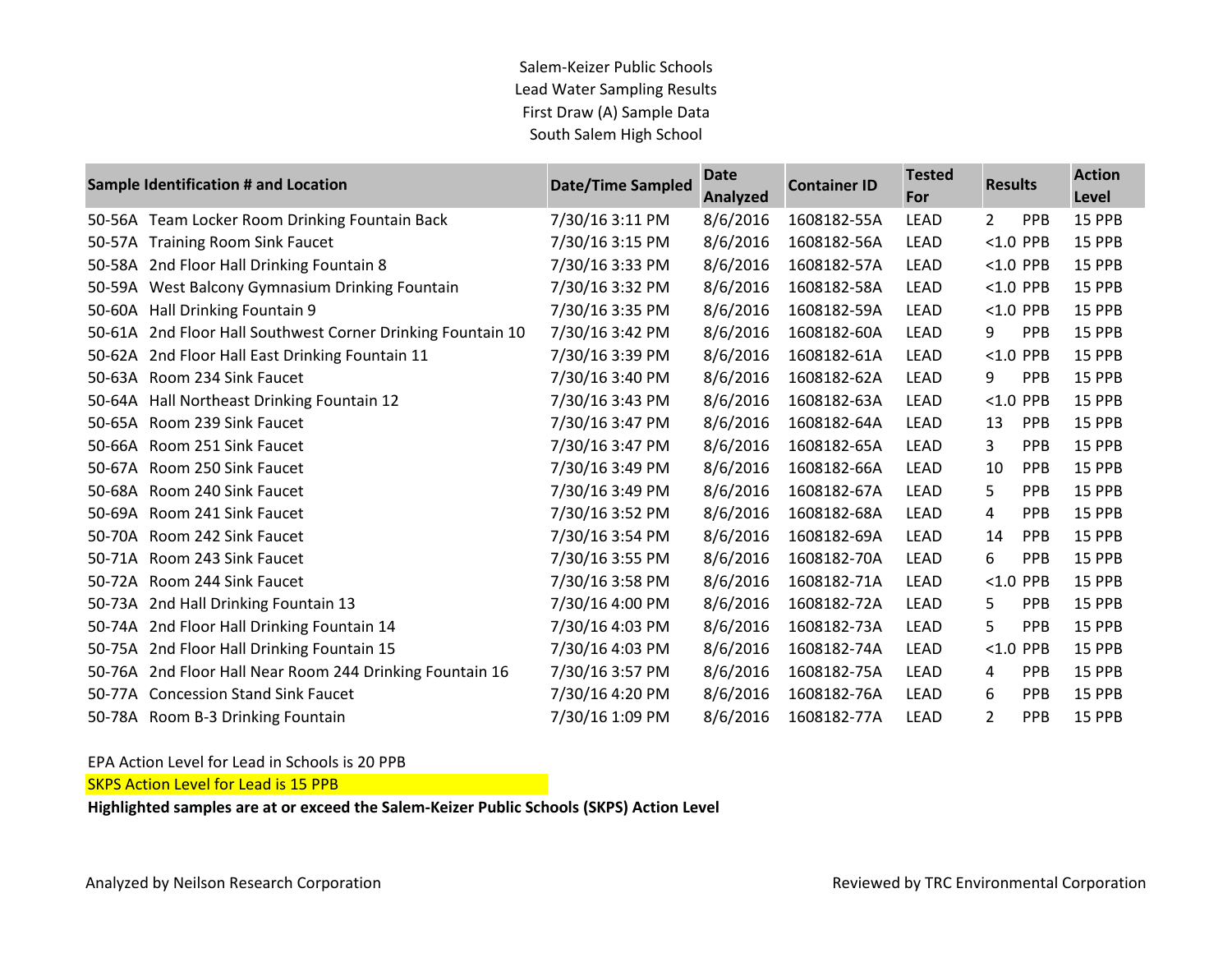| <b>Sample Identification # and Location</b> |                                                                                          | Date/Time<br><b>Collected</b> | <b>Date</b><br>Analyzed | <b>Container ID</b> | <b>Tested</b><br>For | <b>Result</b> |            | <b>Action</b><br>Level |
|---------------------------------------------|------------------------------------------------------------------------------------------|-------------------------------|-------------------------|---------------------|----------------------|---------------|------------|------------------------|
| 50-04B                                      | Kitchen Center Sink Faucet                                                               | 7/30/16 12:35 AM 8/24/2016    |                         | 1608183-04A         | LEAD                 |               | $<1$ PPB   | <b>15 PPB</b>          |
| 50-47B                                      | Girls' Locker Room Drinking Fountain (Right)                                             | 7/30/16 12:35 AM 8/24/2016    |                         | 1608183-46A         | LEAD                 | 3             | <b>PPB</b> | <b>15 PPB</b>          |
|                                             |                                                                                          |                               |                         |                     |                      |               |            |                        |
|                                             | EPA Action Level for Lead in Schools is 20 PPB                                           |                               |                         |                     |                      |               |            |                        |
|                                             | <b>SKPS Action Level for Lead is 15 PPB</b>                                              |                               |                         |                     |                      |               |            |                        |
|                                             | Highlighted samples are at or exceed the Salem-Keizer Public Schools (SKPS) Action Level |                               |                         |                     |                      |               |            |                        |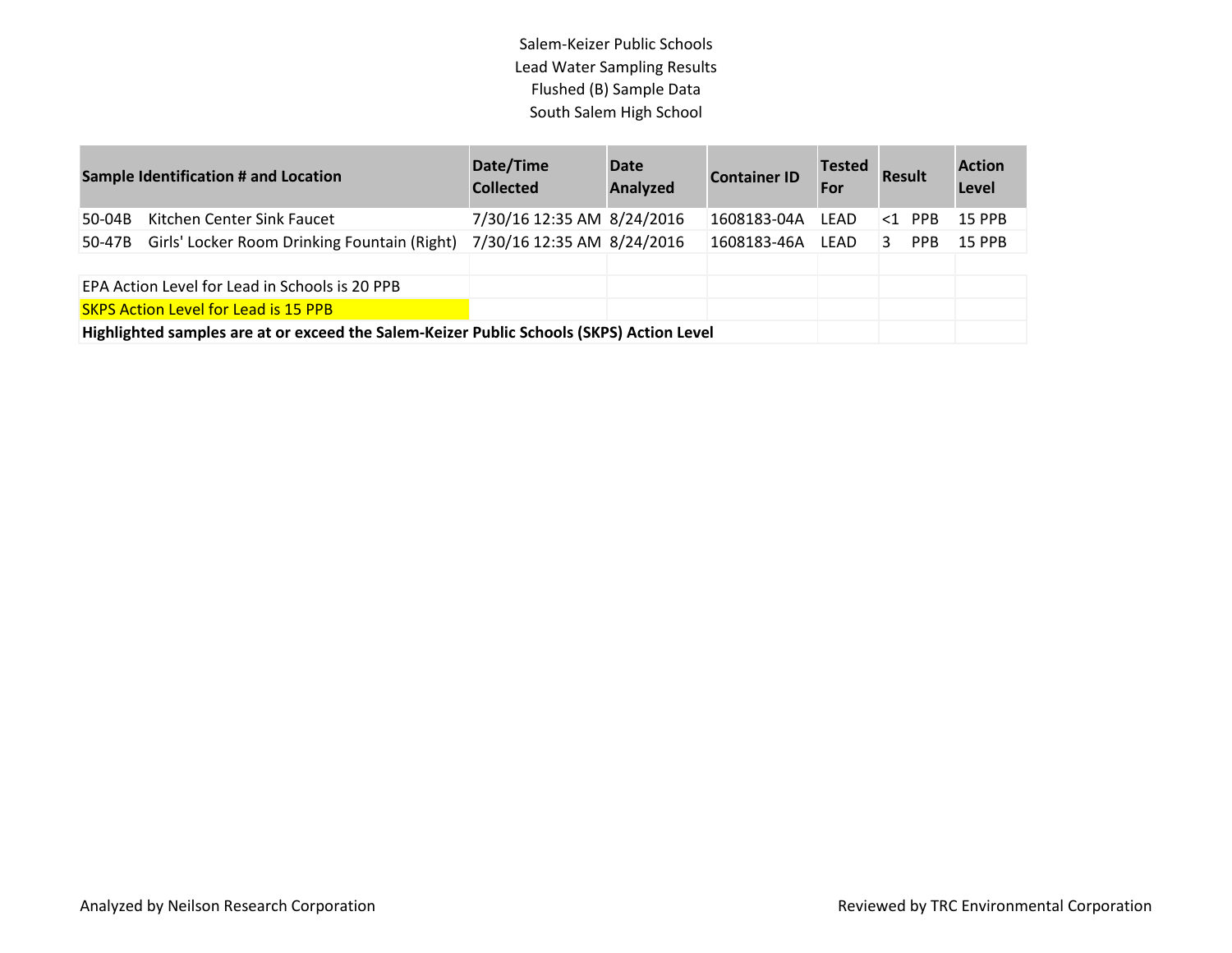| <b>Sample Identification # and Location</b>         | <b>Date/Time Sampled</b> | <b>Date</b>    | <b>Container</b> | <b>Tested</b> | <b>Results</b> | <b>Action</b> |
|-----------------------------------------------------|--------------------------|----------------|------------------|---------------|----------------|---------------|
|                                                     |                          | Analyzed       | <b>ID</b>        | For           |                | Level         |
| 50-04C Kitchen Center Sink Faucet                   | 1/20/2017 5:17           | 1/23/2017 3128 |                  | LEAD          | $<$ 1.0 PPB    | <b>15 PPB</b> |
| 50-47C Girl's Locker Room Drinking Fountain (Right) | 1/20/2017 5:30           | 1/23/2017 3129 |                  | LEAD          | <b>PPR</b>     | <b>15 PPR</b> |

EPA Action Level for Lead in Schools is 20 PPB

SKPS Action Level for Lead is 15 PPB

**Highlighted samples are at or exceed the Salem-Keizer Public Schools (SKPS) Action Level**